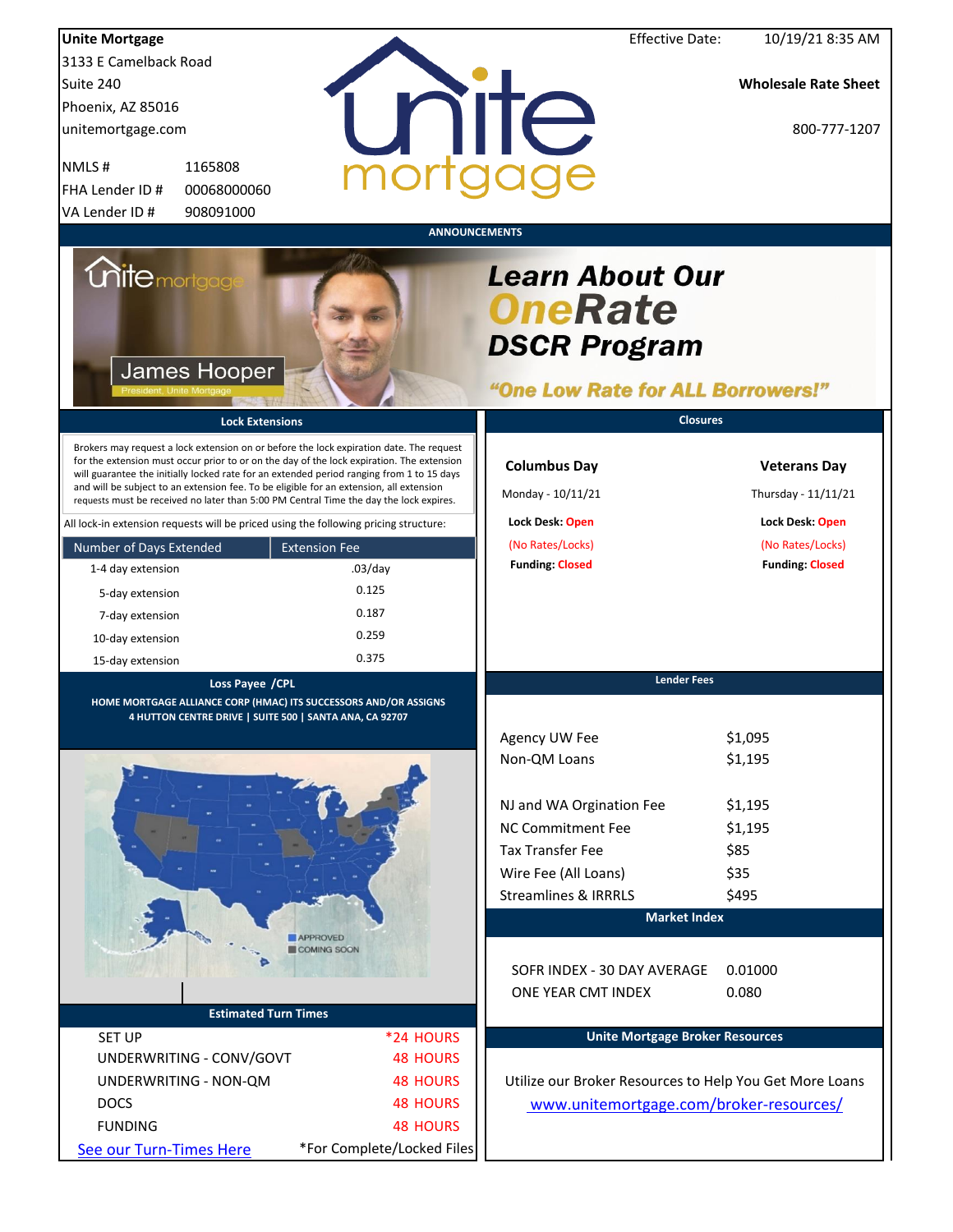

**Lock Desk**

[locks@unitemtg.com](mailto:locks@unitemtg.com)

File Update: 19-Oct-2021

Lock Hours: 9:00 A.M. - 3:00 P.M. PST

Effective Date: 19-Oct-2021

# **EZY ONE RATE**

Price Change Effective: 9:00 AM PST

## *720+* **RATE 30YR FIX HIGHLIGHTS**

| vicult             | 7491                          |  |  |  |  |
|--------------------|-------------------------------|--|--|--|--|
| <b>Product</b>     | 30 yr fixed Full Amortization |  |  |  |  |
| <b>Loan Amount</b> | 200,001-1.5MM                 |  |  |  |  |
| <b>DSCR</b>        | $+1.100$                      |  |  |  |  |
|                    | Purchase 70%                  |  |  |  |  |
| <b>Purpose</b>     | Rate-Term 70%                 |  |  |  |  |
|                    | Cash-Out 65%                  |  |  |  |  |
| Occupancy          | Non Owner Occupied            |  |  |  |  |
| <b>ACH</b>         | Required                      |  |  |  |  |
| <b>PPP</b>         | 5 Years                       |  |  |  |  |
| <b>Reserves</b>    | 12 Month PITIA                |  |  |  |  |
| <b>Escrows</b>     | Required                      |  |  |  |  |

### **No Hits for LLPAs !!!**

## **EZY PRIME PLUS**

|             | <b>30 DAY PRICING</b> |                 |
|-------------|-----------------------|-----------------|
| <b>RATE</b> | <b>5/6 ARM</b>        | <b>30YR FIX</b> |
| 5.875       | 104.6250              | 104.3750        |
| 5.750       | 104.3750              | 104.1250        |
| 5.625       | 104.1250              | 103.8750        |
| 5.500       | 103.8750              | 103.6250        |
| 5.375       | 103.6250              | 103.3750        |
| 5.250       | 103.3750              | 103.1250        |
| 5.125       | 103.1250              | 102.8750        |
| 5.000       | 102.8750              | 102.6250        |
| 4.875       | 102.6250              | 102.3750        |
| 4.750       | 102.2500              | 102.0000        |
| 4.625       | 101.8750              | 101.6250        |
| 4.500       | 101.5000              | 101.2500        |
| 4.375       | 101.1250              | 100.8750        |
| 4.250       | 100.6250              | 100.3750        |
| 4.125       | 100.1250              | 99.8750         |
| 4.000       | 99.6250               | 99.3750         |
| 3.875       | 99.1250               | 98.8750         |
| 3.750       | 98.6250               | 98.3750         |

| <b>MAX PRICING</b> (Lower of Price or Premium) |          |  |  |  |  |  |  |
|------------------------------------------------|----------|--|--|--|--|--|--|
| No Prepay - Hard                               | 100.5000 |  |  |  |  |  |  |
| 1yr Prepay - Hard                              | 100.7500 |  |  |  |  |  |  |
| 2yr Prepay - Hard                              | 101.0000 |  |  |  |  |  |  |
| 3yr Prepay - Hard                              | 101.2500 |  |  |  |  |  |  |
| 4yr Prepay - Hard                              | 101.5000 |  |  |  |  |  |  |
| 5yr Prepay - Hard                              | 101.7500 |  |  |  |  |  |  |

| <b>ARM MARGIN</b> |             |  |  |  |  |  |
|-------------------|-------------|--|--|--|--|--|
| 5.000             | <b>SOFR</b> |  |  |  |  |  |
|                   |             |  |  |  |  |  |

| <b>LOCK FEES</b>        |         |  |  |  |  |  |
|-------------------------|---------|--|--|--|--|--|
| Relock Fee:             | .250    |  |  |  |  |  |
| Extension Fee Per Diem: | .030    |  |  |  |  |  |
| <b>Extension Max:</b>   | 15 Days |  |  |  |  |  |

|                   | <b>30 DAY PRICING</b>   |                                                | <b>PRICING ADJUSTMENTS</b>      |                      |          |          |          |          |          |          |  |
|-------------------|-------------------------|------------------------------------------------|---------------------------------|----------------------|----------|----------|----------|----------|----------|----------|--|
| <b>RATE</b>       | <b>5/6 ARM</b>          | 30YR FIX                                       | LTV                             |                      |          |          |          |          |          |          |  |
| 5.875             | 104.6250                | 104.3750                                       | <b>Documentation</b>            | <b>Credit Score</b>  | 00.01-50 | 50.01-55 | 55.01-60 | 60.01-65 | 65.01-70 | 70.01-75 |  |
| 5.750             | 104.3750                | 104.1250                                       |                                 | $\geq 780$           | (0.250)  | (0.375)  | (0.500)  | (0.625)  | (0.875)  | (1.125)  |  |
| 5.625             | 104.1250                | 103.8750                                       |                                 | 760 - 779            | (0.375)  | (0.375)  | (0.625)  | (0.875)  | (1.000)  | (1.375)  |  |
| 5.500             | 103.8750                | 103.6250                                       |                                 | 740 - 759            | (0.375)  | (0.500)  | (0.750)  | (1.000)  | (1.250)  | (1.625)  |  |
| 5.375             | 103.6250                | 103.3750                                       | <b>DSCR</b>                     | 720 - 739            | (0.500)  | (0.625)  | (0.875)  | (1.125)  | (1.500)  | (2.000)  |  |
| 5.250             | 103.3750                | 103.1250                                       |                                 | 700 - 719            | (0.625)  | (0.750)  | (1.000)  | (1.375)  | (1.875)  | #N/A     |  |
| 5.125             | 103.1250                | 102.8750                                       |                                 | 680 - 699            | (0.875)  | (1.000)  | (1.250)  | (1.750)  | $\#N/A$  | #N/A     |  |
| 5.000             | 102.8750                | 102.6250                                       |                                 | $660 - 679$          | (1.375)  | (1.500)  | (1.625)  | (2.250)  | #N/A     | #N/A     |  |
| 4.875             | 102.6250                | 102.3750                                       |                                 | 5/6 40yr ARM SOFR    | (0.250)  | (0.250)  | (0.250)  | (0.250)  | (0.250)  | (0.250)  |  |
| 4.750             | 102.2500                | 102.0000                                       | Product                         | 40yr Fixed           | (0.250)  | (0.250)  | (0.250)  | (0.250)  | (0.250)  | (0.250)  |  |
| 4.625             | 101.8750                | 101.6250                                       |                                 | Interest-Only        | (0.250)  | (0.250)  | (0.375)  | (0.500)  | (0.625)  | (0.750)  |  |
| 4.500             | 101.5000                | 101.2500                                       |                                 | 150,000-200k         | (0.500)  | (0.500)  | (0.500)  | (0.500)  | (0.500)  | (0.750)  |  |
| 4.375             | 101.1250                | 100.8750                                       |                                 | 200,001-300k         | 0.000    | 0.000    | 0.000    | 0.000    | (0.250)  | (0.250)  |  |
| 4.250             | 100.6250                | 100.3750                                       |                                 | 300,001-1.0m         | 0.000    | 0.000    | 0.000    | 0.000    | 0.000    | 0.000    |  |
| 4.125             | 100.1250                | 99.8750                                        | <b>Loan Amount</b>              | 1,000,001-1.5m       | (0.250)  | (0.250)  | (0.250)  | (0.250)  | (0.250)  | (0.250)  |  |
| 4.000             | 99.6250                 | 99.3750                                        |                                 | 1,500,001-2.0m       | (0.500)  | (0.500)  | (0.500)  | #N/A     | #N/A     | #N/A     |  |
| 3.875             | 99.1250                 | 98.8750                                        |                                 | 2,000,001-2.5m       | (0.750)  | (0.750)  | (0.750)  | #N/A     | $\#N/A$  | #N/A     |  |
| 3.750             | 98.6250                 | 98.3750                                        |                                 | 2,500,001-3.0m       | (0.750)  | (0.750)  | (0.750)  | #N/A     | #N/A     | $\#N/A$  |  |
|                   |                         |                                                |                                 | $DSCR \geq 1.5$      | 0.250    | 0.250    | 0.250    | 0.250    | 0.250    | 0.250    |  |
|                   |                         | <b>MAX PRICING</b> (Lower of Price or Premium) | <b>DSCR</b>                     | DSCR 1.25-1.49       | 0.250    | 0.250    | 0.250    | 0.250    | 0.250    | 0.250    |  |
| No Prepay - Hard  |                         | 100.5000                                       |                                 | DSCR 1.10-1.24       | 0.000    | 0.000    | 0.000    | 0.000    | 0.000    | 0.000    |  |
| 1yr Prepay - Hard |                         | 100.7500                                       | <b>Purpose</b>                  | Cash-Out             | (0.250)  | (0.375)  | (0.375)  | (0.375)  | #N/A     | #N/A     |  |
| 2yr Prepay - Hard |                         | 101.0000                                       |                                 | Condo-Warrantable    | (0.250)  | (0.250)  | (0.250)  | (0.250)  | (0.500)  | (0.500)  |  |
| 3yr Prepay - Hard |                         | 101.2500                                       | <b>Property Type</b>            | Condo-NonWarrantable | (0.500)  | (0.500)  | (0.500)  | (0.500)  | #N/A     | #N/A     |  |
| 4yr Prepay - Hard |                         | 101.5000                                       |                                 | 2-4 Unit             | (0.250)  | (0.250)  | (0.250)  | (0.250)  | #N/A     | #N/A     |  |
| 5yr Prepay - Hard |                         | 101.7500                                       | <b>Credit / Housing History</b> | 1x30x12              | (0.750)  | (0.750)  | (0.750)  | (0.750)  | (0.750)  | (0.750)  |  |
|                   |                         |                                                |                                 | <b>ACH</b>           | 0.125    | 0.125    | 0.125    | 0.125    | 0.125    | 0.125    |  |
|                   | <b>ARM MARGIN</b>       |                                                | <b>Other Miscellaneous</b>      | No Escrows (No HPML) | (0.150)  | (0.150)  | (0.150)  | (0.150)  | (0.150)  | (0.150)  |  |
|                   | 5.000                   | SOFR                                           |                                 | No Prepay            | (1.500)  | (1.500)  | (1.500)  | (1.500)  | (1.500)  | (1.500)  |  |
|                   |                         |                                                |                                 | 1yr Prepay           | (1.000)  | (1.000)  | (1.000)  | (1.000)  | (1.000)  | (1.000)  |  |
|                   |                         |                                                |                                 | 2yr Prepay           | (0.500)  | (0.500)  | (0.500)  | (0.500)  | (0.500)  | (0.500)  |  |
|                   | <b>LOCK FEES</b>        |                                                | <b>Prepay Penalty</b>           | <b>3yr Prepay</b>    | 0.000    | 0.000    | 0.000    | 0.000    | 0.000    | 0.000    |  |
|                   | Relock Fee:             | .250                                           |                                 | 4yr Prepay           | 0.375    | 0.375    | 0.375    | 0.375    | 0.375    | 0.375    |  |
|                   | Extension Fee Per Diem: | .030                                           |                                 | <b>5yr Prepay</b>    | 0.750    | 0.750    | 0.750    | 0.750    | 0.750    | 0.750    |  |
|                   | <b>Extension Max:</b>   | 15 Days                                        |                                 | 25 Day               | 0.000    | 0.000    | 0.000    | 0.000    | 0.000    | 0.000    |  |
|                   |                         |                                                | <b>Lock Term</b>                | 40 Day               | (0.150)  | (0.150)  | (0.150)  | (0.150)  | (0.150)  | (0.150)  |  |
|                   |                         |                                                |                                 | 55 Day               | #N/A     | #N/A     | #N/A     | #N/A     | #N/A     | #N/A     |  |
|                   |                         |                                                |                                 |                      |          |          |          |          |          |          |  |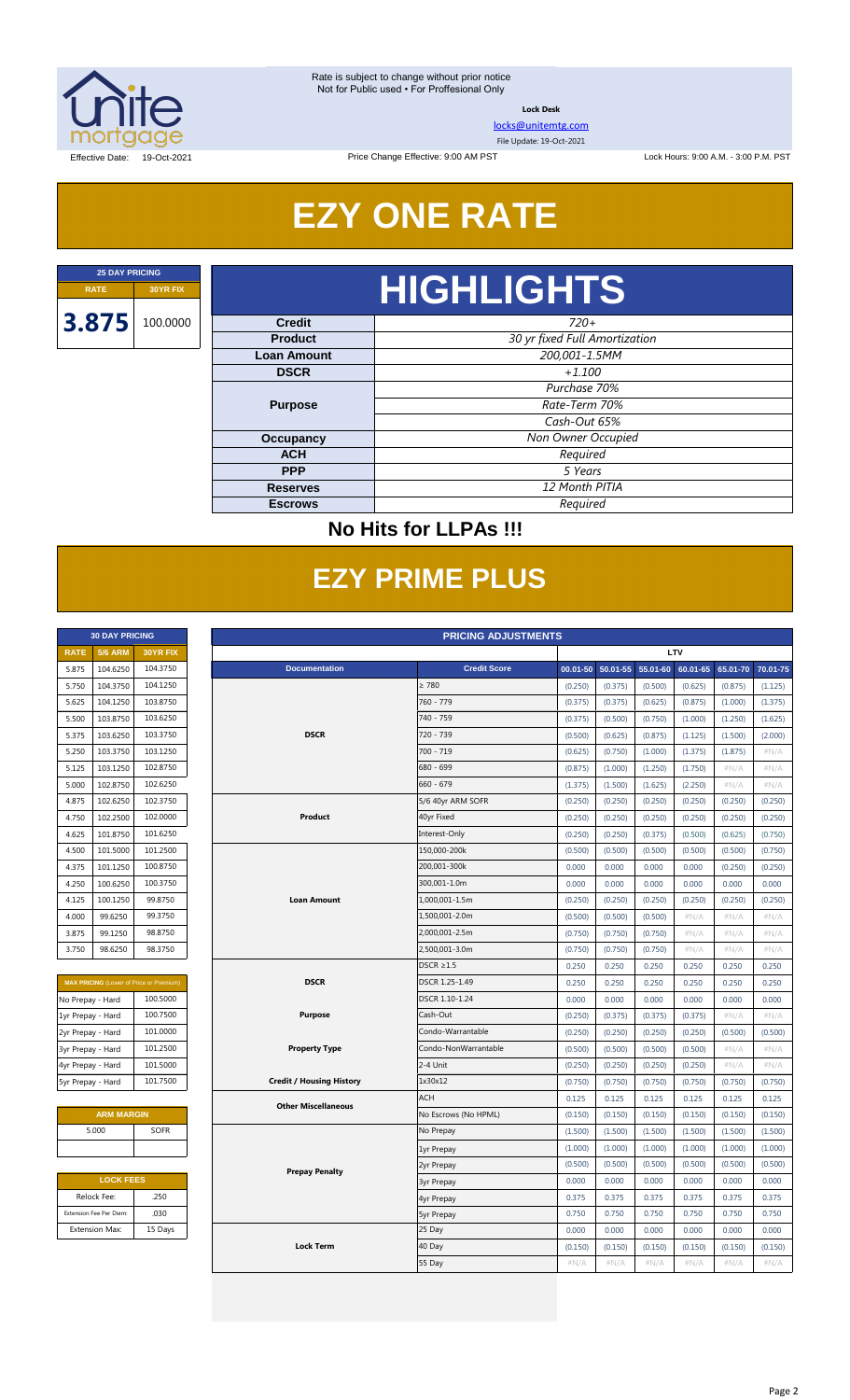

**Lock Desk**

[locks@unitemtg.com](mailto:locks@unitemtg.com) File Update: 19-Oct-2021

## **EZY PRIME & FOREIGN NATIONAL**

|             | <b>30 DAY PRICING</b> |                 |
|-------------|-----------------------|-----------------|
| <b>RATE</b> | <b>5/6 ARM</b>        | <b>30YR FIX</b> |
| 6.500       | 105.1250              | 104.8750        |
| 6.375       | 104.8750              | 104.6250        |
| 6.250       | 104.6250              | 104.3750        |
| 6.125       | 104.3750              | 104.1250        |
| 6.000       | 104.1250              | 103.8750        |
| 5.875       | 103.8750              | 103.6250        |
| 5.750       | 103.6250              | 103.3750        |
| 5.625       | 103.3750              | 103.1250        |
| 5.500       | 103.1250              | 102.8750        |
| 5.375       | 102.8750              | 102.6250        |
| 5.250       | 102.6250              | 102.3750        |
| 5.125       | 102.3750              | 102.1250        |
| 5.000       | 102.1250              | 101.8750        |
| 4.875       | 101.8750              | 101.6250        |
| 4.750       | 101.5000              | 101.2500        |
| 4.625       | 101.1250              | 100.8750        |
| 4.500       | 100.7500              | 100.5000        |
| 4.375       | 100.3750              | 100.1250        |
| 4.250       | 100.0000              | 99.7500         |

| <b>MAX PRICING</b> (Lower of Price or Premium) |  |  |  |  |  |  |  |
|------------------------------------------------|--|--|--|--|--|--|--|
| 100.7500                                       |  |  |  |  |  |  |  |
| 101.0000                                       |  |  |  |  |  |  |  |
| 101.2500                                       |  |  |  |  |  |  |  |
| 101.5000                                       |  |  |  |  |  |  |  |
| 101.7500                                       |  |  |  |  |  |  |  |
| 102,0000                                       |  |  |  |  |  |  |  |
|                                                |  |  |  |  |  |  |  |

#### **ARM MARGIN** 5.000 SOFR

| <b>LOCK FEES</b>        |         |  |  |  |  |  |  |
|-------------------------|---------|--|--|--|--|--|--|
| Relock Fee:             | .250    |  |  |  |  |  |  |
| Extension Fee Per Diem: | .030    |  |  |  |  |  |  |
| <b>Extension Max:</b>   | 15 Days |  |  |  |  |  |  |

|                   | <b>30 DAY PRICING</b><br><b>PRICING ADJUSTMENTS</b> |                                                |                                 |                |                           |                    |                       |                    |                    |                    |                    |                 |
|-------------------|-----------------------------------------------------|------------------------------------------------|---------------------------------|----------------|---------------------------|--------------------|-----------------------|--------------------|--------------------|--------------------|--------------------|-----------------|
| <b>RATE</b>       | <b>5/6 ARM</b>                                      | 30YR FIX                                       |                                 |                |                           |                    |                       |                    | LTV                |                    |                    |                 |
| 6.500             | 105.1250                                            | 104.8750                                       | <b>Documentation</b>            |                | <b>Credit Score</b>       |                    | $00.01 - 50$ 50.01-55 | 55.01-60           | 60.01-65           | 65.01-70           | 70.01-75           | 75.01-80        |
| 6.375             | 104.8750                                            | 104.6250                                       |                                 |                | $\geq 780$                | (0.250)            | (0.375)               | (0.500)            | (0.625)            | (0.875)            | (1.125)            | (1.750)         |
| 6.250             | 104.6250                                            | 104.3750                                       |                                 |                | 760 - 779                 | (0.375)            | (0.375)               | (0.625)            | (0.875)            | (1.000)            | (1.375)            | (2.000)         |
| 6.125             | 104.3750                                            | 104.1250                                       |                                 |                | 740 - 759                 | (0.375)            | (0.500)               | (0.750)            | (1.000)            | (1.250)            | (1.625)            | (2.250)         |
| 6.000             | 104.1250                                            | 103.8750                                       |                                 |                | 720 - 739                 | (0.500)            | (0.625)               | (0.875)            | (1.125)            | (1.500)            | (2.000)            | (2.750)         |
| 5.875             | 103.8750                                            | 103.6250                                       | <b>DSCR</b>                     |                | 700 - 719                 | (0.625)            | (0.750)               | (1.000)            | (1.375)            | (1.875)            | (2.500)            | (3.500)         |
| 5.750             | 103.6250                                            | 103.3750                                       |                                 |                | 680 - 699                 | (0.875)            | (1.000)               | (1.250)            | (1.750)            | (2.250)            | (3.000)            | (3.875)         |
| 5.625             | 103.3750                                            | 103.1250                                       |                                 |                | $660 - 679$               | (1.375)            | (1.500)               | (1.625)            | (2.250)            | (3.125)            | (3.750)            | (4.500)         |
| 5.500             | 103.1250                                            | 102.8750                                       |                                 |                | 640 - 659                 | (1.875)            | (2.000)               | (2.125)            | (2.750)            | (3.625)            | (4.750)            | $\#N/A$         |
| 5.375             | 102.8750                                            | 102.6250                                       |                                 |                | $620 - 639$               | (2.375)            | (2.500)               | (2.625)            | (3.250)            | (4.125)            | #N/A               | $\#N/A$         |
| 5.250             | 102.6250                                            | 102.3750                                       |                                 |                | 5/6 30yr ARM SOFR         | 0.000              | 0.000                 | 0.000              | 0.000              | 0.000              | 0.000              | 0.000           |
| 5.125             | 102.3750                                            | 102.1250                                       |                                 |                | 7/6 30yr ARM SOFR         | (0.250)            | (0.250)               | (0.250)            | (0.250)            | (0.250)            | (0.250)            | (0.250)         |
| 5.000             | 102.1250                                            | 101.8750                                       | Product                         |                | 5/6 40yr ARM SOFR         | (0.250)            | (0.250)               | (0.250)            | (0.250)            | (0.250)            | (0.250)            | (0.250)         |
| 4.875             | 101.8750                                            | 101.6250                                       |                                 |                | 7/6 40yr ARM SOFR         | (0.500)            | (0.500)               | (0.500)            | (0.500)            | (0.500)            | (0.500)            | (0.500)         |
| 4.750             | 101.5000                                            | 101.2500                                       |                                 |                | 40yr Fixed                | (0.250)            | (0.250)               | (0.250)            | (0.250)            | (0.250)            | (0.250)            | (0.250)         |
| 4.625             | 101.1250                                            | 100.8750                                       |                                 |                | Interest-Only             | (0.250)            | (0.250)               | (0.375)            | (0.500)            | (0.625)            | (0.750)            | (1.000)         |
| 4.500             | 100.7500                                            | 100.5000                                       |                                 |                | 150,000-200k              | (0.500)            | (0.500)               | (0.500)            | (0.500)            | (0.500)            | (0.750)            | (0.750)         |
| 4.375             | 100.3750                                            | 100.1250                                       |                                 |                | 200,001-300k              | 0.000              | 0.000                 | 0.000              | 0.000              | (0.250)            | (0.250)            | (0.500)         |
| 4.250             | 100.0000                                            | 99.7500                                        |                                 |                | 300,001-1.0m              | 0.000              | 0.000                 | 0.000              | 0.000              | 0.000              | 0.000              | 0.000           |
|                   |                                                     |                                                | Loan Amount                     |                | 1,000,001-1.5m            | (0.250)            | (0.250)               | (0.250)            | (0.250)            | (0.250)            | (0.250)            | (0.500)         |
|                   |                                                     | <b>MAX PRICING</b> (Lower of Price or Premium) |                                 |                | 1,500,001-2.0m            | (0.500)            | (0.500)               | (0.500)            | (0.500)            | $\#N/A$            | #N/A               | #N/A            |
| No Prepay - Hard  |                                                     | 100.7500                                       |                                 |                | 2,000,001-2.5m            | (0.750)            | (0.750)               | (0.750)            | (0.750)            | $\#N/A$            | #N/A               | $\#N/A$         |
| 1yr Prepay - Hard |                                                     | 101.0000                                       |                                 |                | 2,500,001-3.0m            | (0.750)            | (0.750)               | (0.750)            | (0.750)            | $\#N/A$            | $\#N/A$            | $\#N/A$         |
| 2yr Prepay - Hard |                                                     | 101.2500                                       |                                 |                | DSCR $\geq$ 1.5           | 0.250              | 0.250                 | 0.250              | 0.250              | 0.250              | 0.250              | 0.250           |
| 3yr Prepay - Hard |                                                     | 101.5000                                       |                                 |                | DSCR 1.25-1.49            | 0.250              | 0.250                 | 0.250              | 0.250              | 0.250              | 0.250              | 0.250           |
| 4yr Prepay - Hard |                                                     | 101.7500                                       | <b>DSCR</b>                     |                | DSCR 1.10-1.24            | 0.000              | 0.000                 | 0.000              | 0.000              | 0.000              | 0.000              | 0.000           |
| 5yr Prepay - Hard |                                                     | 102.0000                                       |                                 |                | DSCR 1.00-1.09            | (0.250)            | (0.250)               | (0.375)            | (0.375)            | (0.500)            | (0.500)            | (0.750)         |
|                   |                                                     |                                                |                                 | DSCR 0.75-0.99 | (1.500)                   | (1.500)            | (1.625)               | (1.625)            | (1.750)            | (1.750)            | $\#N/A$            |                 |
|                   | <b>ARM MARGIN</b>                                   |                                                | <b>Purpose</b>                  |                | Cash-Out                  | (0.250)            | (0.375)               | (0.375)            | (0.375)            | (0.500)            | (0.625)            | $\#N/A$         |
|                   | 5.000                                               | SOFR                                           |                                 |                | Condo-Warrantable         | (0.250)            | (0.250)               | (0.250)            | (0.250)            | (0.500)            | (0.500)            | (0.500)         |
|                   |                                                     |                                                | <b>Property Type</b>            |                | Condo-NonWarrantable      | (0.500)            | (0.500)               | (0.500)            | (0.500)            | (0.750)            | $\#N/A$            | #N/A            |
|                   |                                                     | <b>LOCK FEES</b>                               |                                 |                | 2-4Unit                   | (0.250)            | (0.250)               | (0.250)            | (0.250)            | (0.500)            | (0.500)            | (0.500)         |
|                   | Relock Fee:<br>Extension Fee Per Diem:              | .250<br>.030                                   |                                 |                | Modular                   | (1.000)            | (1.000)               | (1.000)            | (1.000)            | (1.000)            | (1.000)            | (1.000)         |
|                   |                                                     |                                                | Citizenship                     |                | Foreign Nat'l (DSCR Only) | (0.750)            | (0.750)               | (0.750)            | (0.750)            | #N/A               | $\#N/A$            | $\#N/A$         |
|                   | Extension Max:                                      | 15 Days                                        |                                 |                | 1x30x12<br>Multiple30x12  | (0.750)<br>(2.250) | (0.750)<br>(2.250)    | (0.750)<br>(2.250) | (0.750)<br>(2.250) | (0.750)<br>(2.250) | (0.750)<br>(2.250) | (0.750)<br>#N/A |
|                   |                                                     |                                                |                                 |                | FC/SS/DIL/BK7 36-47mo     | (1.000)            | (1.000)               | (1.000)            | (1.000)            | (1.000)            | (1.000)            | (1.000)         |
|                   |                                                     |                                                | <b>Credit / Housing History</b> |                | FC/SS/DIL/BK7 24-35mo     | (1.750)            | (1.750)               | (1.750)            | (1.750)            | (1.750)            | (1.750)            | $\#N/A$         |
|                   |                                                     |                                                |                                 |                | BK7 12-23mo               | (2.500)            | (2.500)               | (2.500)            | (2.500)            | (2.500)            | (2.500)            | # $N/A$         |
|                   |                                                     |                                                |                                 |                | BK13 DC                   | (1.000)            | (1.000)               | (1.000)            | (1.000)            | (1.000)            | (1.000)            | (1.000)         |
|                   |                                                     |                                                |                                 |                | ACH                       | 0.125              | 0.125                 | 0.125              | 0.125              | 0.125              | 0.125              | 0.125           |
|                   |                                                     |                                                | <b>Other Miscellaneous</b>      |                | Escrows                   | 0.000              | 0.000                 | 0.000              | 0.000              | 0.000              | 0.000              | 0.000           |
|                   |                                                     |                                                |                                 |                | No Prepay                 | (1.500)            | (1.500)               | (1.500)            | (1.500)            | (1.500)            | (1.500)            | (1.500)         |
|                   |                                                     |                                                |                                 |                | 1yr Prepay                | (1.000)            | (1.000)               | (1.000)            | (1.000)            | (1.000)            | (1.000)            | (1.000)         |
|                   |                                                     |                                                |                                 |                | 2yr Prepay                | (0.500)            | (0.500)               | (0.500)            | (0.500)            | (0.500)            | (0.500)            | (0.500)         |
|                   |                                                     |                                                | <b>Prepay Penalty</b>           |                | <b>3yr Prepay</b>         | 0.000              | 0.000                 | 0.000              | 0.000              | 0.000              | 0.000              | 0.000           |
|                   |                                                     |                                                |                                 |                | 4yr Prepay                | 0.375              | 0.375                 | 0.375              | 0.375              | 0.375              | 0.375              | 0.375           |
|                   |                                                     |                                                |                                 |                | <b>5yr Prepay</b>         | 0.750              | 0.750                 | 0.750              | 0.750              | 0.750              | 0.750              | 0.750           |
|                   |                                                     |                                                |                                 |                | 25 Day                    | 0.000              | 0.000                 | 0.000              | 0.000              | 0.000              | 0.000              | 0.000           |
|                   |                                                     |                                                | <b>Lock Term</b>                |                | 40 Day                    | (0.150)            | (0.150)               | (0.150)            | (0.150)            | (0.150)            | (0.150)            | (0.150)         |
|                   |                                                     |                                                |                                 |                | 55 Day                    | (0.300)            | (0.300)               | (0.300)            | (0.300)            | (0.300)            | (0.300)            | (0.300)         |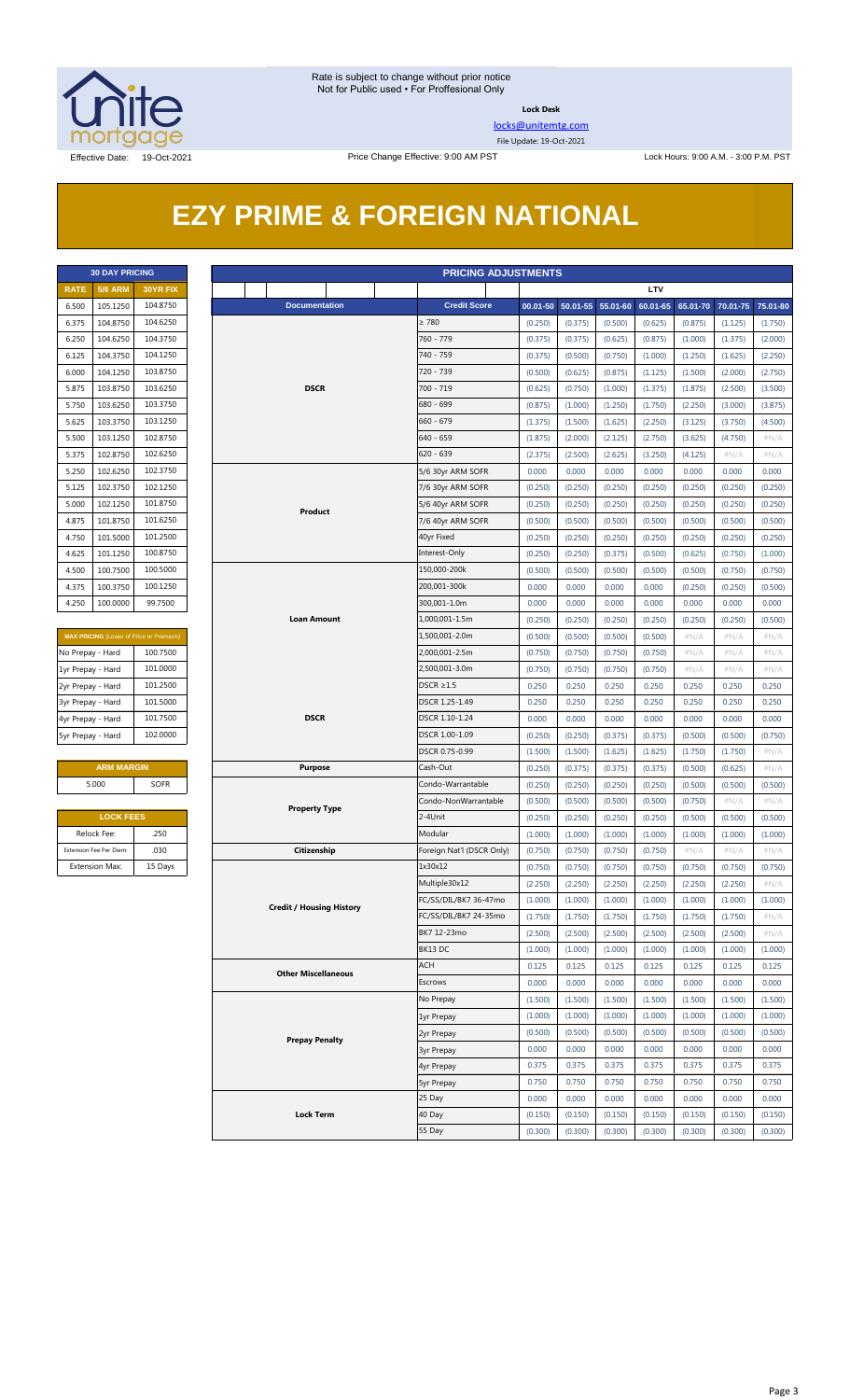

Price Change Effective: 8:35 AM PST Effective Date: Lock Hours: 9:00 A.M. - 3:00 P.M. PST **19-Oct-21**

#### [V](https://unitemortgage.com/)isit: https://unitemortgage.com

The pricing engine is the Formal price given, please access it through:

**Quick Pricer:** [https://un](https://unitemortgage.com/broker-resources/price-my-loan/)itemortgage.com/broker-resources/price-my-loan/

## **CALL US TODAY: 800-777-1207**

#### **CONVENTIONAL PRODUCTS AND PRICING**

|       | <b>CONFORMING LOANS</b> |                             |         |       |                             |         |         |       |                             |         |         |       |         |                             |         |
|-------|-------------------------|-----------------------------|---------|-------|-----------------------------|---------|---------|-------|-----------------------------|---------|---------|-------|---------|-----------------------------|---------|
|       |                         | <b>DU CONF CONV 30 YEAR</b> |         |       | <b>DU CONF CONV 20 YEAR</b> |         |         |       | <b>DU CONF CONV 15 YEAR</b> |         |         |       |         | <b>DU CONF CONV 10 YEAR</b> |         |
| Rate  | 10 Day                  | 25 Day                      | 40 Day  | Rate  | 10 Day                      | 25 Day  | 40 Day  | Rate  | 10 Day                      | 25 Day  | 40 Day  | Rate  | 10 Day  | 25 Day                      | 40 Day  |
| 3.750 | (4.875)                 | (4.750)                     | (4.625) | 3.375 | (4.125)                     | (4.000) | (3.875) | 3.000 | (3.875)                     | (3.750) | (3.625) | 2.875 | (3.750) | (3.625)                     | (3.500) |
| 3.625 | (4.375)                 | (4.250)                     | (4.125) | 3.250 | (3.500)                     | (3.375) | (3.250) | 2.875 | (3.625)                     | (3.500) | (3.375) | 2.750 | (3.375) | (3.250)                     | (3.125) |
| 3.500 | (4.000)                 | (3.875)                     | (3.750) | 3.125 | (3.250)                     | (3.125) | (3.000) | 2.750 | (3.250)                     | (3.125) | (3.000) | 2.625 | (3.000) | (2.875)                     | (2.750) |
| 3.375 | (3.500)                 | (3.375)                     | (3.250) | 3.000 | (2.875)                     | (2.750) | (2.625) | 2.625 | (2.750)                     | (2.625) | (2.500) | 2.500 | (2.625) | (2.500)                     | (2.375) |
| 3.250 | (3.000)                 | (2.875)                     | (2.750) | 2.875 | (2.500)                     | (2.375) | (2.250) | 2.500 | (2.250)                     | (2.125) | (2.000) | 2.375 | (2.750) | (2.625)                     | (2.500) |
| 3.125 | (2.500)                 | (2.375)                     | (2.250) | 2.750 | (1.875)                     | (1.750) | (1.625) | 2.375 | (1.750)                     | (1.625) | (1.500) | 2.250 | (2.250) | (2.125)                     | (2.000) |
| 3.000 | (1.750)                 | (1.625)                     | (1.500) | 2.625 | (1.250)                     | (1.125) | (1.000) | 2.250 | (1.375)                     | (1.250) | (1.125) | 2.125 | (1.750) | (1.625)                     | (1.500) |
| 2.875 | (1.000)                 | (0.875)                     | (0.750) | 2.500 | (0.500)                     | (0.375) | (0.250) | 2.125 | (0.875)                     | (0.750) | (0.625) | 2.000 | (1.125) | (1.000)                     | (0.875) |
| 2.750 | (0.375)                 | (0.250)                     | (0.125) | 2.375 | 0.125                       | 0.250   | 0.375   | 2.000 | (0.250)                     | (0.125) | 0.000   | 1.875 | (0.500) | (0.375)                     | (0.250) |
| 2.625 | 0.375                   | 0.500                       | 0.625   | 2.250 | 0.750                       | 0.875   | 1.000   | 1.875 | 0.500                       | 0.625   | 0.750   | 1.750 | 0.125   | 0.250                       | 0.375   |
|       |                         |                             |         |       |                             |         |         |       |                             |         |         |       |         |                             |         |
|       |                         |                             |         |       |                             |         |         |       |                             |         |         |       |         |                             |         |
|       |                         | <b>LP CONF CONV 30 YEAR</b> |         |       | LP CONF CONV 20 YEAR        |         |         |       | <b>LP CONF CONV 15 YEAR</b> |         |         |       |         | LP CONF CONV 10 YEAR        |         |
| Rate  | 10 Day                  | 25 Day                      | 40 Day  | Rate  | 10 Day                      | 25 Day  | 40 Day  | Rate  | 10 Dav                      | 25 Day  | 40 Day  | Rate  | 10 Day  | 25 Day                      | 40 Day  |
| 3.875 | (5.250)                 | (5.125)                     | (5.000) | 3.500 | (4.500)                     | (4.375) | (4.250) | 3.125 | (4.500)                     | (4.375) | (4.250) | 3.000 | (3.625) | (3.500)                     | (3.375) |
| 3.750 | (4.750)                 | (4.625)                     | (4.500) | 3.375 | (4.125)                     | (4.000) | (3.875) | 3.000 | (4.000)                     | (3.875) | (3.750) | 2.875 | (3.375) | (3.250)                     | (3.125) |
| 3.625 | (4.375)                 | (4.250)                     | (4.125) | 3.250 | (3.500)                     | (3.375) | (3.250) | 2.875 | (3.500)                     | (3.375) | (3.250) | 2.750 | (3.000) | (2.875)                     | (2.750) |
| 3.500 | (3.875)                 | (3.750)                     | (3.625) | 3.125 | (3.125)                     | (3.000) | (2.875) | 2.750 | (3.125)                     | (3.000) | (2.875) | 2.625 | (2.750) | (2.625)                     | (2.500) |
| 3.375 | (3.375)                 | (3.250)                     | (3.125) | 3.000 | (2.875)                     | (2.750) | (2.625) | 2.625 | (2.750)                     | (2.625) | (2.500) | 2.500 | (2.500) | (2.375)                     | (2.250) |
| 3.250 | (3.000)                 | (2.875)                     | (2.750) | 2.875 | (2.375)                     | (2.250) | (2.125) | 2.500 | (2.250)                     | (2.125) | (2.000) | 2.375 | (2.125) | (2.000)                     | (1.875) |
| 3.125 | (2.375)                 | (2.250)                     | (2.125) | 2.750 | (1.875)                     | (1.750) | (1.625) | 2.375 | (1.750)                     | (1.625) | (1.500) | 2.250 | (1.625) | (1.500)                     | (1.375) |
| 3.000 | (1.625)                 | (1.500)                     | (1.375) | 2.625 | (1.125)                     | (1.000) | (0.875) | 2.250 | (1.250)                     | (1.125) | (1.000) | 2.125 | (1.250) | (1.125)                     | (1.000) |
| 2.875 | (0.875)                 | (0.750)                     | (0.625) | 2.500 | (0.375)                     | (0.250) | (0.125) | 2.125 | (0.750)                     | (0.625) | (0.500) | 2.000 | (0.750) | (0.625)                     | (0.500) |

|                                                                                                | <b>HIGH BALANCE CONFORMING</b>                                                                                            |                                                                                                                         |                                                                                                                         |                                                                                                |                                                                                                                         |                                                                                                                         |                                                                                                                  |      |                                |                          |               |                                |               |                   |               |
|------------------------------------------------------------------------------------------------|---------------------------------------------------------------------------------------------------------------------------|-------------------------------------------------------------------------------------------------------------------------|-------------------------------------------------------------------------------------------------------------------------|------------------------------------------------------------------------------------------------|-------------------------------------------------------------------------------------------------------------------------|-------------------------------------------------------------------------------------------------------------------------|------------------------------------------------------------------------------------------------------------------|------|--------------------------------|--------------------------|---------------|--------------------------------|---------------|-------------------|---------------|
|                                                                                                | <b>DU HIGH BALANCE 30 YEAR</b>                                                                                            |                                                                                                                         |                                                                                                                         |                                                                                                | <b>DU HIGH BALANCE 15 YEAR</b>                                                                                          |                                                                                                                         |                                                                                                                  |      | <b>DU HIGH BALANCE 20 YEAR</b> |                          |               | <b>DU HIGH BALANCE 10 YEAR</b> |               |                   |               |
| Rate<br>3.875<br>3.750<br>3.625<br>3.500<br>3.375<br>3.250<br>3.125<br>3.000<br>2.875<br>2.750 | <b>10 Day</b><br>(4.000)<br>(3.625)<br>(3.375)<br>(3.000)<br>(2.625)<br>(2.125)<br>(1.375)<br>(0.625)<br>(0.125)<br>0.500 | <b>25 Day</b><br>(3.875)<br>(3.500)<br>(3.250)<br>(2.875)<br>(2.500)<br>(2.000)<br>(1.250)<br>(0.500)<br>0.000<br>0.625 | <b>40 Day</b><br>(3.750)<br>(3.375)<br>(3.125)<br>(2.750)<br>(2.375)<br>(1.875)<br>(1.125)<br>(0.375)<br>0.125<br>0.750 | Rate<br>3.125<br>3.000<br>2.875<br>2.750<br>2.625<br>2.500<br>2.375<br>2.250<br>2.125<br>2.000 | <b>10 Day</b><br>(3.125)<br>(2.750)<br>(2.375)<br>(2.250)<br>(1.875)<br>(1.375)<br>(0.875)<br>(0.500)<br>0.000<br>0.625 | <b>25 Day</b><br>(3.000)<br>(2.625)<br>(2.250)<br>(2.125)<br>(1.750)<br>(1.250)<br>(0.750)<br>(0.375)<br>0.125<br>0.750 | 40 Day<br>(2.875)<br>(2.500)<br>(2.125)<br>(2.000)<br>(1.625)<br>(1.125)<br>(0.625)<br>(0.250)<br>0.250<br>0.875 | Rate | $10$ Day                       | <b>25 Day</b><br>SOFFICE | <b>40 Day</b> | Rate                           | <b>10 Day</b> | $25$ Day<br>SEPER | <b>40 Day</b> |

2.625 0.500 0.625 0.750 2.250 0.875 1.000 1.125 1.875 0.625 0.750 0.875 1.750 0.250 0.375 0.500

**MAX NET PRICING IS 104.000 HIGH BALANCE MAX NET PRICING IS 103.000 Rates and pricing are subject to change without notice.** This document is limited to current Unite Mortgage Wholesale Lending Solutions, and should not be intended as legal advice, legal opinion, or any other advice on specific facts or circumstances. Such policy and practice ar 自 All Rights Reserved. 10.2021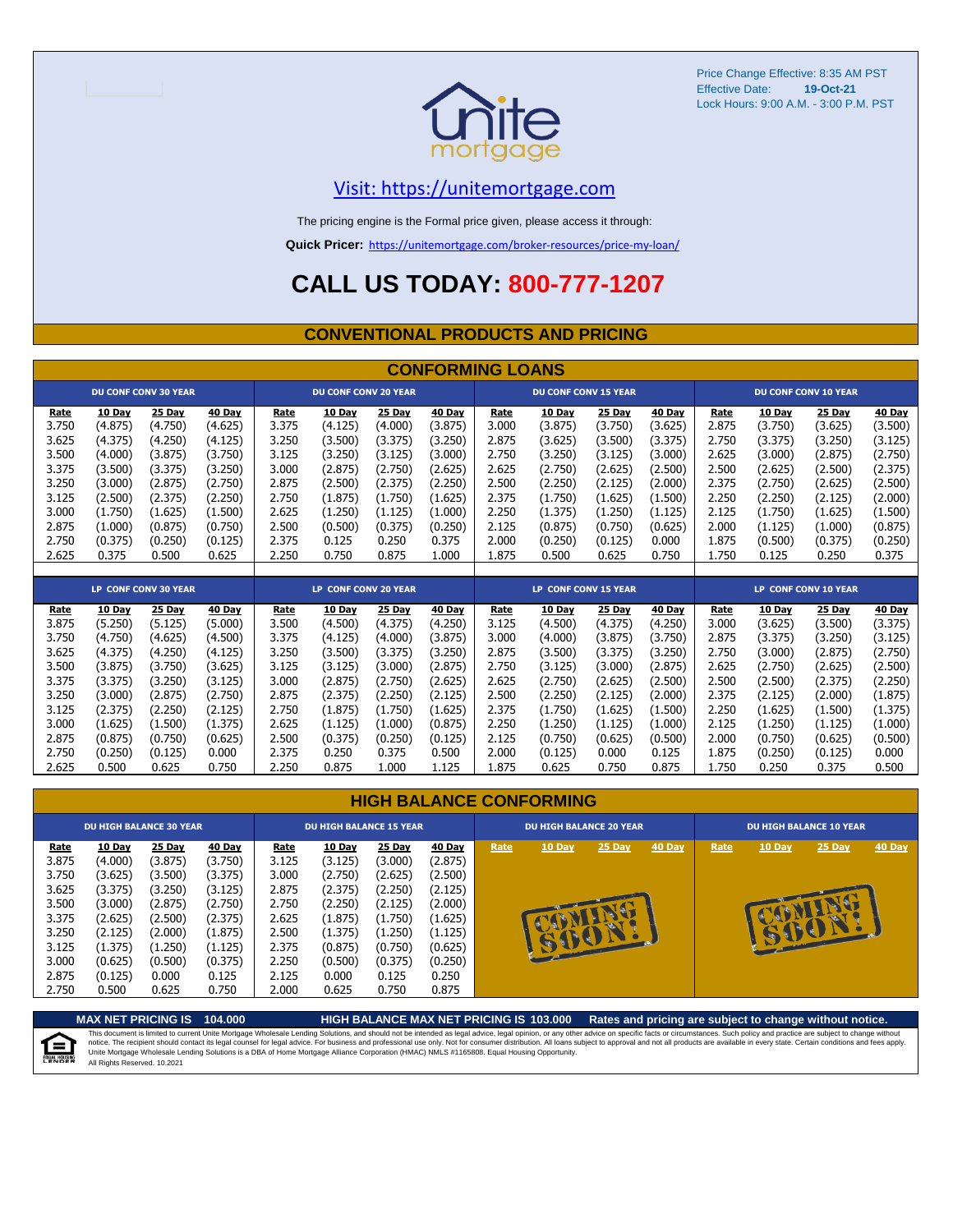

Price Change Effective: 8:35 AM PST Effective Date: **19-Oct-21** Lock Hours: 9:00 A.M. - 3:00 P.M. PST

#### [V](https://unitemortgage.com/)isit: https://unitemortgage.com

The pricing engine is the Formal price given, please access it through:

**Quick Pricer:** [https://un](https://unitemortgage.com/broker-resources/price-my-loan/)itemortgage.com/broker-resources/price-my-loan/

## **CALL US TODAY: 800-777-1207**

|             | <b>HOME AFFORDABLE PRODUCTS</b> |                             |         |             |                                          |         |         |                                 |               |         |         |                                       |              |              |        |
|-------------|---------------------------------|-----------------------------|---------|-------------|------------------------------------------|---------|---------|---------------------------------|---------------|---------|---------|---------------------------------------|--------------|--------------|--------|
|             |                                 | <b>DU HOMEREADY 30 YEAR</b> |         |             | <b>DU HOMEREADY HIGH BALANCE 30 YEAR</b> |         |         | <b>LP HOME POSSIBLE 30 YEAR</b> |               |         |         | LP HOME POSSIBLE HIGH BALANCE 30 YEAR |              |              |        |
| <u>Rate</u> | 10 Day                          | 25 Day                      | 40 Day  | <u>Rate</u> | <b>10 Day</b>                            | 25 Day  | 40 Day  | <u>Rate</u>                     | <b>10 Day</b> | 25 Day  | 40 Day  | Rate                                  | 10 Day       | 25 Day       | 40 Day |
| 3.750       | (4.750)                         | (4.625)                     | (4.500) | 3.875       | (3.875)                                  | (3.750) | (3.625) | 3.750                           | (4.750)       | (4.625) | (4.500) |                                       |              |              |        |
| 3.625       | (4.125)                         | (4.000)                     | (3.875) | 3.750       | (3.375)                                  | (3.250) | (3.125) | 3.625                           | (4.250)       | (4.125) | (4.000) |                                       |              |              |        |
| 3.500       | (3.750)                         | (3.625)                     | (3.500) | 3.625       | (3.625)                                  | (3.500) | (3.375) | 3.500                           | (3.875)       | (3.750) | (3.625) |                                       |              |              |        |
| 3.375       | (3.250)                         | (3.125)                     | (3.000) | 3.500       | (3.250)                                  | (3.125) | (3.000) | 3.375                           | (3.375)       | (3.250) | (3.125) |                                       |              |              |        |
| 3.250       | (2.750)                         | (2.625)                     | (2.500) | 3.375       | (2.750)                                  | (2.625) | (2.500) | 3.250                           | (2.875)       | (2.750) | (2.625) |                                       |              |              |        |
| 3.125       | (2.000)                         | (1.875)                     | (1.750) | 3.250       | (2.125)                                  | (2.000) | (1.875) | 3.125                           | (2.250)       | (2.125) | (2.000) |                                       | $\mathbf{F}$ | $\mathbf{P}$ |        |
| 3.000       | (1.375)                         | (1.250)                     | (1.125) | 3.125       | (1.500)                                  | (1.375) | (1.250) | 3.000                           | (1.500)       | (1.375) | (1.250) |                                       |              |              |        |
| 2.875       | (0.750)                         | (0.625)                     | (0.500) | 3.000       | (0.875)                                  | (0.750) | (0.625) | 2.875                           | (0.875)       | (0.750) | (0.625) |                                       |              |              |        |
| 2.750       | (0.125)                         | 0.000                       | 0.125   | 2.875       | (0.250)                                  | (0.125) | 0.000   | 2.750                           | (0.250)       | (0.125) | 0.000   |                                       |              |              |        |
| 2.625       | 0.625                           | 0.750                       | 0.875   | 2.750       | 0.375                                    | 0.500   | 0.625   | 2.625                           | 0.625         | 0.750   | 0.875   |                                       |              |              |        |

| <b>HOME READY AND HOMEPOSSIBLE CAP LIMITS</b>      |      |      |      |       |       |       |       |                                                                                                                                                                        |       |  |  |
|----------------------------------------------------|------|------|------|-------|-------|-------|-------|------------------------------------------------------------------------------------------------------------------------------------------------------------------------|-------|--|--|
|                                                    |      |      |      |       |       |       |       | $\mid$ LTV <=60 $\mid$ 60.01 - 65 $\mid$ 65.01 - 70 $\mid$ 70.01 - 75 $\mid$ 75.01 - 80 $\mid$ 80.01 - 85 $\mid$ 85.01 - 90 $\mid$ 90.01 - 95 $\mid$ 95.01 - 97 $\mid$ |       |  |  |
| HomeReady/Home Possible FICO >=680 Adjustment Caps | .500 | .500 | .500 | .500  | 1.500 | 0.000 | 0.000 | 0.000                                                                                                                                                                  | 0.000 |  |  |
| HomeReady/Home Possible FICO <680 Adjustment Caps  | .500 | .500 | .500 | 500،، | i.500 | .500  | .500  | .500                                                                                                                                                                   | 1.500 |  |  |

E

MAX NET PRICING IS 103.000 Rates and pricing are subject to change without notice.<br>This document is limited to current Unite Mortgage Wholesale Lending Solutions, and should not be intended as legal advice, legal opinion, All Rights Reserved. 10.2021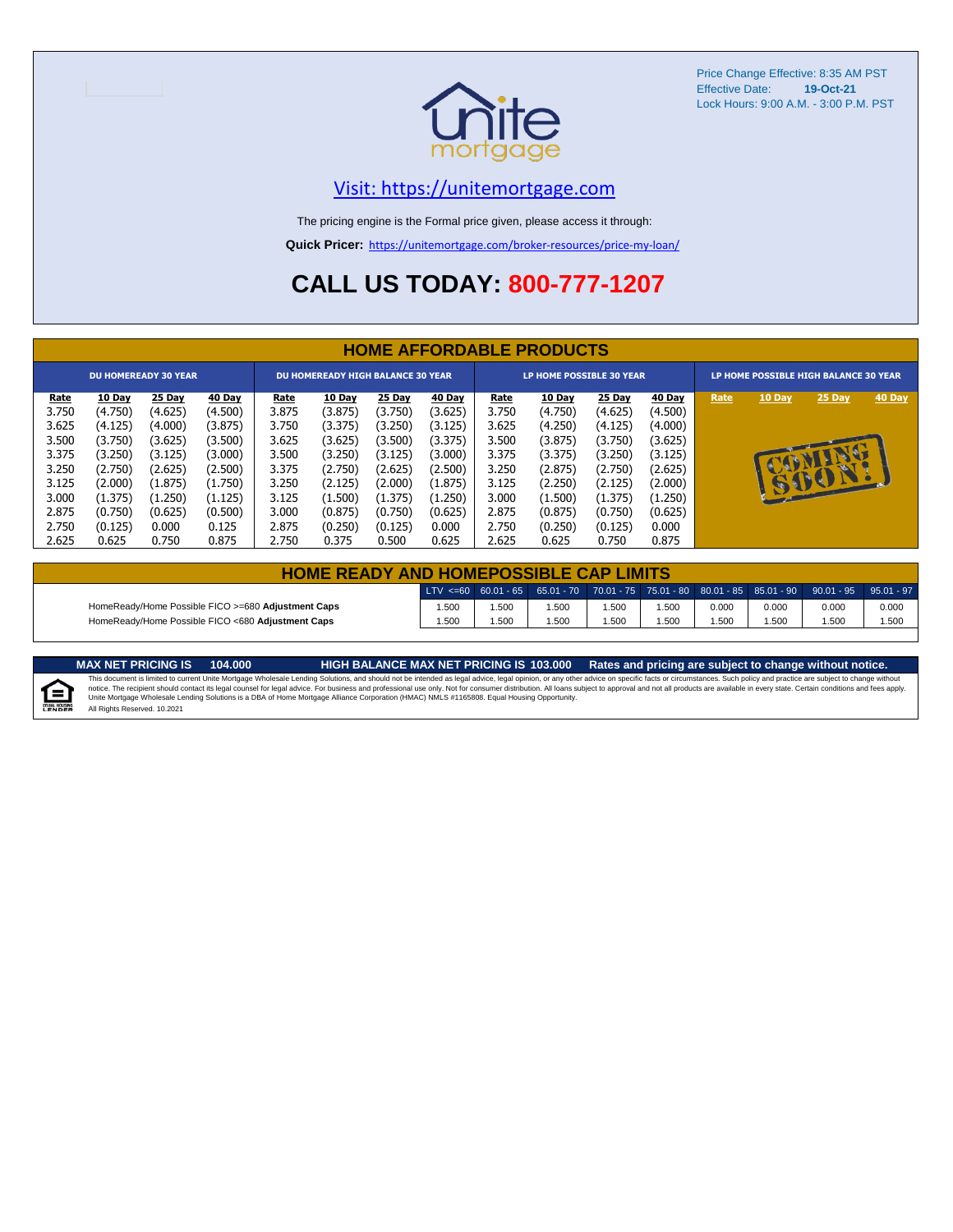

Price Change Effective: 8:35 AM PST Effective Date: **19-Oct-21** Lock Hours: 9:00 A.M. - 3:00 P.M. PST

#### [V](https://unitemortgage.com/)isit: https://unitemortgage.com

The pricing engine is the Formal price given, please access it through:

**Quick Pricer:** [https://un](https://unitemortgage.com/broker-resources/price-my-loan/)itemortgage.com/broker-resources/price-my-loan/

## **CALL US TODAY: 800-777-1207**

|                                                                                | <b>CONVENTIONAL PRICING ADJUSTMENTS</b>                                                |              |                                                   |              |              |              |                    |              |                                                                                      |              |
|--------------------------------------------------------------------------------|----------------------------------------------------------------------------------------|--------------|---------------------------------------------------|--------------|--------------|--------------|--------------------|--------------|--------------------------------------------------------------------------------------|--------------|
| Credit Score / LTV                                                             | Loan Terms > 15 years                                                                  | $LTV \le 60$ | $60.01 - 70$                                      | $70.01 - 75$ | $75.01 - 80$ | $80.01 - 85$ | $85.01 - 90$       | $90.01 - 95$ | $95.01 - 97$                                                                         | >97.00%      |
| $740+$                                                                         |                                                                                        | 0.000        | 0.250                                             | 0.250        | 0.500        | 0.250        | 0.250              | 0.250        | 0.750                                                                                | 0.750        |
| 720 - 739                                                                      |                                                                                        | 0.000        | 0.250                                             | 0.500        | 0.750        | 0.500        | 0.500              | 0.500        | 1.000                                                                                | 1.000        |
| 700 - 719                                                                      |                                                                                        | 0.000        | 0.500                                             | 1.000        | 1.250        | 1.000        | 1.000              | 1.000        | 1.500                                                                                | 1.500        |
| 680 - 699                                                                      |                                                                                        | 0.000        | 0.500                                             | 1.250        | 1.750        | 1.500        | 1.250              | 1.250        | 1.500                                                                                | 1.500        |
| 660 - 679                                                                      |                                                                                        | 0.000        | 1.000                                             | 2.250        | 2.750        | 2.750        | 2.250              | 2.250        | 2.250                                                                                | 2.250        |
| 640 - 659                                                                      |                                                                                        | 0.500        | 1.250                                             | 2.750        | 3.000        | 3.250        | 2.750              | 2.750        | 2.750                                                                                | 2.750        |
| 620-639                                                                        |                                                                                        | 0.500        | 1.500                                             | 3.000        | 3.000        | 3.250        | 3.250              | 3.250        | 3.500                                                                                | 3.500        |
| Cash Out (Ex. Student Loan Only) All Loan Terms. Cumulative with above adjust. |                                                                                        | $LTV \le 60$ | $60.01 - 70$                                      | $70.01 - 75$ | $75.01 - 80$ |              |                    |              |                                                                                      |              |
| $740+$                                                                         |                                                                                        | 0.375        | 0.625                                             | 0.625        | 0.875        |              |                    |              |                                                                                      |              |
| 720 - 739                                                                      |                                                                                        | 0.375        | 1.000                                             | 1.000        | 1.125        |              |                    |              |                                                                                      |              |
| 700 - 719                                                                      |                                                                                        | 0.375        | 1.000                                             | 1.000        | 1.125        |              |                    |              |                                                                                      |              |
| 680 - 699                                                                      |                                                                                        | 0.375        | 1.125                                             | 1.125        | 1.750        |              |                    |              |                                                                                      |              |
| 660 - 679                                                                      |                                                                                        | 0.625        | 1.125                                             | 1.125        | 1.875        |              |                    |              |                                                                                      |              |
| 640 - 659                                                                      |                                                                                        | 0.625        | 1.625                                             | 1.625        | 2.625        |              |                    |              |                                                                                      |              |
| 620 - 639                                                                      |                                                                                        | 0.625        | 1.625                                             | 1.625        | 3.125        |              |                    |              |                                                                                      |              |
| All Loan Terms<br><b>Other Price Adjustments</b>                               | Cumulative with above adjustments                                                      | $LTV \le 60$ | $60.01 - 65$                                      | $65.01 - 70$ | $70.01 - 75$ | $75.01 - 80$ | $80.01 - 85$       | $85.01 - 90$ | $90.01 - 95$                                                                         | $95.01 - 97$ |
| High Balance Purchase and R/T Refinance                                        |                                                                                        | 0.250        | 0.250                                             | 0.250        | 0.250        | 0.250        | 0.250              | 0.250        | 0.250                                                                                | <b>NA</b>    |
| High Balance Cash-Out Refinance                                                |                                                                                        | 1.000        | 1.000                                             | 1.000        | 1.000        | 1.000        | <b>NA</b>          | <b>NA</b>    | NA                                                                                   | <b>NA</b>    |
| High Balance ARMs (Adjustment Based on CLTV)                                   |                                                                                        | 0.750        | 0.750                                             | 0.750        | 0.750        | 1.500        | 1.500              | 1.500        | 1.500                                                                                | <b>NA</b>    |
| <b>ARMs</b>                                                                    |                                                                                        | 0.000        | 0.000                                             | 0.000        | 0.000        | 0.000        | 0.000              | 0.000        | 0.250                                                                                | <b>NA</b>    |
| HomeReady/Home Possible FICO >=680 Adjustment Caps                             |                                                                                        | 1.500        | 1.500                                             | 1.500        | 1.500        | 1.500        | 0.000              | 0.000        | 0.000                                                                                | 0.000        |
| HomeReady/Home Possible FICO <680 Adjustment Caps                              |                                                                                        | 1.500        | 1.500                                             | 1.500        | 1.500        | 1.500        | 1.500              | 1.500        | 1.500                                                                                | 1.500        |
| <b>Investment Properties</b>                                                   |                                                                                        | 4.125        | 4.125                                             | 4.125        | 4.125        | 5.375        | 6.125              | 6.125        | 6.125                                                                                | 6.125        |
| Second Home                                                                    |                                                                                        | 5.000        | 5.000                                             | 5.000        | 5.000        | 5.000        | 5.000              | 5.000        | 5.000                                                                                | 5.000        |
| Manufactured home                                                              |                                                                                        | 0.500        | 0.500                                             | 0.500        | 0.500        | 0.500        | 0.500              | 0.500        | 0.500                                                                                | 0.500        |
| 2-4 Unit Properties (3-4 unit max LTV is 75% (DU) and 80% (LP))                |                                                                                        | 1.000        | 1.000                                             | 1.000        | 1.000        | 1.000        | 1.000              | <b>NA</b>    | <b>NA</b>                                                                            | NA.          |
| Condos - Loan Terms > 15Y (does not apply to Detached building types)          |                                                                                        | 0.000        | 0.000                                             | 0.000        | 0.000        | 0.750        | 0.750              | 0.750        | 0.750                                                                                | 0.750        |
|                                                                                | Escrow Waiver (LTV >80% not available in NM, LTV >90% does not apply to HB Nationwide) | 0.000        | 0.000                                             | 0.000        | 0.000        | 0.000        | 0.000              | 0.000        | 0.000                                                                                | <b>NA</b>    |
| UW Waiver Fee (ALL LTV) - based on loan size                                   |                                                                                        |              |                                                   |              |              |              |                    |              |                                                                                      |              |
|                                                                                |                                                                                        |              |                                                   |              |              |              |                    |              |                                                                                      |              |
|                                                                                | <b>ALL SUBORDINATE FINANCING .375%</b>                                                 |              |                                                   |              |              |              |                    |              |                                                                                      |              |
| <b>LTV Range</b>                                                               | <b>CLTV Range</b>                                                                      |              | Credit Score < 720                                |              |              |              | Credit Score > 720 |              |                                                                                      |              |
| $\leq 65.00\%$                                                                 | $80.01\% - 95.00\%$                                                                    |              | 0.500                                             |              |              |              | 0.250              |              |                                                                                      |              |
| 65.01% - 75.00%                                                                | $80.01\% - 95.00\%$                                                                    |              | 0.750                                             |              |              |              | 0.500              |              |                                                                                      |              |
| 75.01% - 95.00%                                                                | $90.01\% - 95.00\%$                                                                    |              | 1.000                                             |              |              |              | 0.750              |              |                                                                                      |              |
| 75.01% - 90.00%                                                                | 76.01% - 90.00%                                                                        |              | 1.000                                             |              |              |              | 0.750              |              |                                                                                      |              |
| $≤ 95.00\%$                                                                    | 95.01% - 97.00%                                                                        |              | 1.500                                             |              |              |              | 1.500              |              |                                                                                      |              |
|                                                                                |                                                                                        |              |                                                   |              |              |              |                    |              |                                                                                      |              |
|                                                                                | <b>LOCK EXTENSIONS - RELOCKS - OTHER CHANGES</b>                                       |              |                                                   |              |              |              |                    |              |                                                                                      |              |
|                                                                                |                                                                                        |              | <b>Lock Extensions:</b>                           |              |              |              |                    |              |                                                                                      |              |
| 1-4 days                                                                       | .03 / day                                                                              |              |                                                   |              |              |              |                    |              |                                                                                      |              |
| 5 days                                                                         | 0.125                                                                                  |              |                                                   |              |              |              |                    |              | 10 Day Lock Expires:                                                                 | 10/29/21     |
| 7 days                                                                         | 0.187                                                                                  |              |                                                   |              |              |              |                    |              | 25 Day Lock Expires:                                                                 | 11/13/21     |
| 10 days                                                                        | 0.250                                                                                  |              |                                                   |              |              |              |                    |              | 40 Day Lock Expires: 11/28/21                                                        |              |
| 15 days                                                                        | 0.375                                                                                  |              |                                                   |              |              |              |                    |              |                                                                                      |              |
| <b>Relocks:</b>                                                                | <b>Other Changes:</b>                                                                  |              |                                                   |              |              |              |                    |              |                                                                                      |              |
| Worse Case pricing plus additional .250 hit                                    | Loan Program                                                                           |              | Worse Case if moving into different delivery type |              |              |              |                    |              |                                                                                      |              |
|                                                                                | Rate Change<br>Not subject to worse case pricing                                       |              |                                                   |              |              |              |                    |              | Locks expiring on a non business day are<br>good through the following business day. |              |

|                            |                              |         |                                                                                                                                                                                                                                                                                                                                                                                                                                                                                                                                                                                                                | APOR: | $15/20$ YR.: | $2.500\%$ 1 YR CMT: | 0.120% |
|----------------------------|------------------------------|---------|----------------------------------------------------------------------------------------------------------------------------------------------------------------------------------------------------------------------------------------------------------------------------------------------------------------------------------------------------------------------------------------------------------------------------------------------------------------------------------------------------------------------------------------------------------------------------------------------------------------|-------|--------------|---------------------|--------|
|                            | <b>MAX NET PRICING IS</b>    | 104.000 | Rates and prices are subject to change without notice.                                                                                                                                                                                                                                                                                                                                                                                                                                                                                                                                                         |       | $25/30$ YR.: | 2.960% 1 YR Libor:  | 0.360% |
| ſ≘<br><b>EQUAL HOUSING</b> | All Rights Reserved, 10,2021 |         | This document is limited to current Unite Mortgage Wholesale Lending Solutions, and should not be intended as legal advice, legal opinion, or any other advice on specific facts or circumstances. Such policy and practice ar<br>notice. The recipient should contact its legal counsel for legal advice. For business and professional use only. Not for consumer distribution. All loans subject to approval and not all products are available in every stat<br>Unite Mortgage Wholesale Lending Solutions is a DBA of Home Mortgage Alliance Corporation (HMAC) NMLS #1165808. Equal Housing Opportunity. |       |              |                     |        |